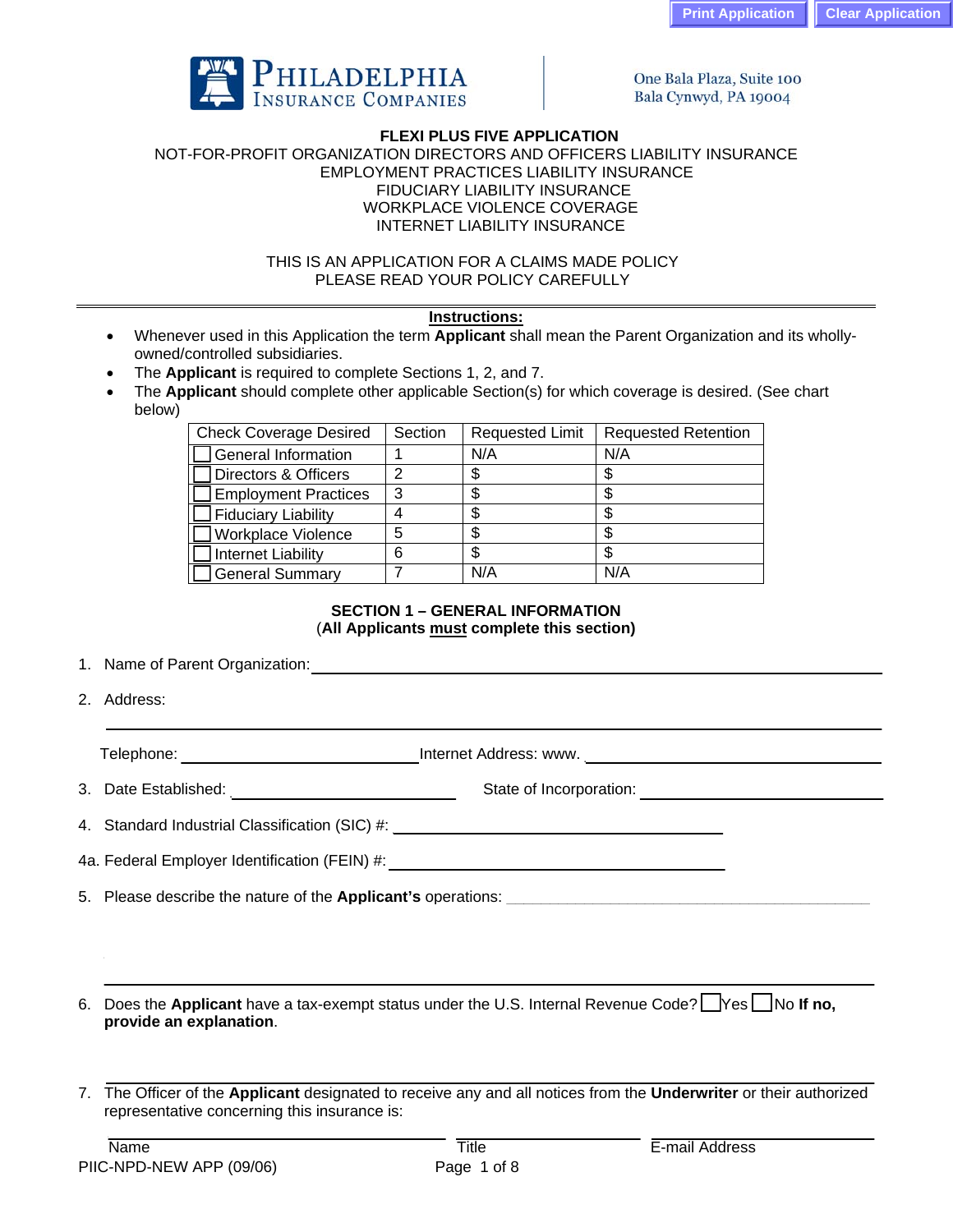|                                                                                                                                                                                                              | Please attach details for all "YES" answers to questions 8 - 12.      |                                                                   |                          |                                                                                                                      |  |  |
|--------------------------------------------------------------------------------------------------------------------------------------------------------------------------------------------------------------|-----------------------------------------------------------------------|-------------------------------------------------------------------|--------------------------|----------------------------------------------------------------------------------------------------------------------|--|--|
| 9. Does the Applicant publish any magazines, periodicals or newsletters? $\Box$ Yes $\Box$ No                                                                                                                |                                                                       |                                                                   |                          |                                                                                                                      |  |  |
| 10. Is the Applicant involved in product research, product development, testing and/or certification? T Yes No                                                                                               |                                                                       |                                                                   |                          |                                                                                                                      |  |  |
| 11. Does the Applicant set standards for the qualification and performance and/or certify its members?<br>$Yes$ No                                                                                           |                                                                       |                                                                   |                          |                                                                                                                      |  |  |
| 12. Does the Applicant engage in any disciplinary actions as a result of peer review activities? The Second                                                                                                  |                                                                       |                                                                   |                          |                                                                                                                      |  |  |
| 13. Does the Applicant administer or sponsor any insurance programs for its members? Thes Tho                                                                                                                |                                                                       |                                                                   |                          |                                                                                                                      |  |  |
| <b>FINANCIAL INFORMATION</b>                                                                                                                                                                                 |                                                                       | <b>CURRENT FISCAL YEAR</b>                                        |                          | PREVIOUS FISCAL YEAR                                                                                                 |  |  |
| <b>TOTAL ASSETS:</b>                                                                                                                                                                                         | \$                                                                    | <u> 1989 - Johann Barn, mars et al. (</u>                         |                          |                                                                                                                      |  |  |
| NET ASSETS / FUND BALANCE:                                                                                                                                                                                   |                                                                       |                                                                   |                          |                                                                                                                      |  |  |
| <b>ANNUAL REVENUE:</b>                                                                                                                                                                                       | \$                                                                    |                                                                   |                          | <u> 1980 - Jan Stein Stein Stein Stein Stein Stein Stein Stein Stein Stein Stein Stein Stein Stein Stein Stein S</u> |  |  |
| <b>NET REVENUE</b>                                                                                                                                                                                           |                                                                       |                                                                   |                          | <u> 1990 - Johann Barbara, martin a</u>                                                                              |  |  |
|                                                                                                                                                                                                              |                                                                       | Please attach the most recent annual financial audit or 990 form. |                          |                                                                                                                      |  |  |
| 1. Directors and Officers Liability Insurance has been continuously in force since:<br>2. Provide a list of all direct and indirect subsidiaries or any other entity or organization the Applicant controls: |                                                                       | (All Applicants must complete this section)                       |                          |                                                                                                                      |  |  |
| Name/Type of Business                                                                                                                                                                                        |                                                                       | Percent the Applicant<br>Owns/Controls                            | DateCreated/<br>Acquired | For Profit /<br>Non-Profit                                                                                           |  |  |
| Example:<br>ABC Foundation, Inc/ Charitable Children's Foundation                                                                                                                                            |                                                                       | 100%                                                              | <i>01/01/2000</i>        | <b>Non-Profit</b>                                                                                                    |  |  |
| Additional entities listed by attachment<br>3. Has the Applicant or any person proposed for coverage herein been the subject of, or involved in, any of the                                                  |                                                                       |                                                                   |                          |                                                                                                                      |  |  |
| following in the past five (5) years? If yes, please attach details.                                                                                                                                         |                                                                       |                                                                   |                          |                                                                                                                      |  |  |
| Anti-trust, copyright or patent litigation?                                                                                                                                                                  |                                                                       |                                                                   |                          | Yes<br><b>No</b>                                                                                                     |  |  |
| Any disciplinary action by any regulatory agency or association?<br>Yes <b>∐</b> No                                                                                                                          |                                                                       |                                                                   |                          |                                                                                                                      |  |  |
|                                                                                                                                                                                                              | Yes $\Box$ No<br>Any action where a license was revoked or suspended? |                                                                   |                          |                                                                                                                      |  |  |
| Any administrative proceeding charging violation of a federal or state law or regulation?                                                                                                                    |                                                                       |                                                                   |                          | Yes   No                                                                                                             |  |  |
| Any other criminal actions?                                                                                                                                                                                  |                                                                       |                                                                   |                          | Yes  <br>l No                                                                                                        |  |  |
|                                                                                                                                                                                                              |                                                                       |                                                                   |                          |                                                                                                                      |  |  |

**It is agreed that with respect to Question #3, if such circumstances exist, any claim arising from such circumstances are excluded from the proposed insurance.**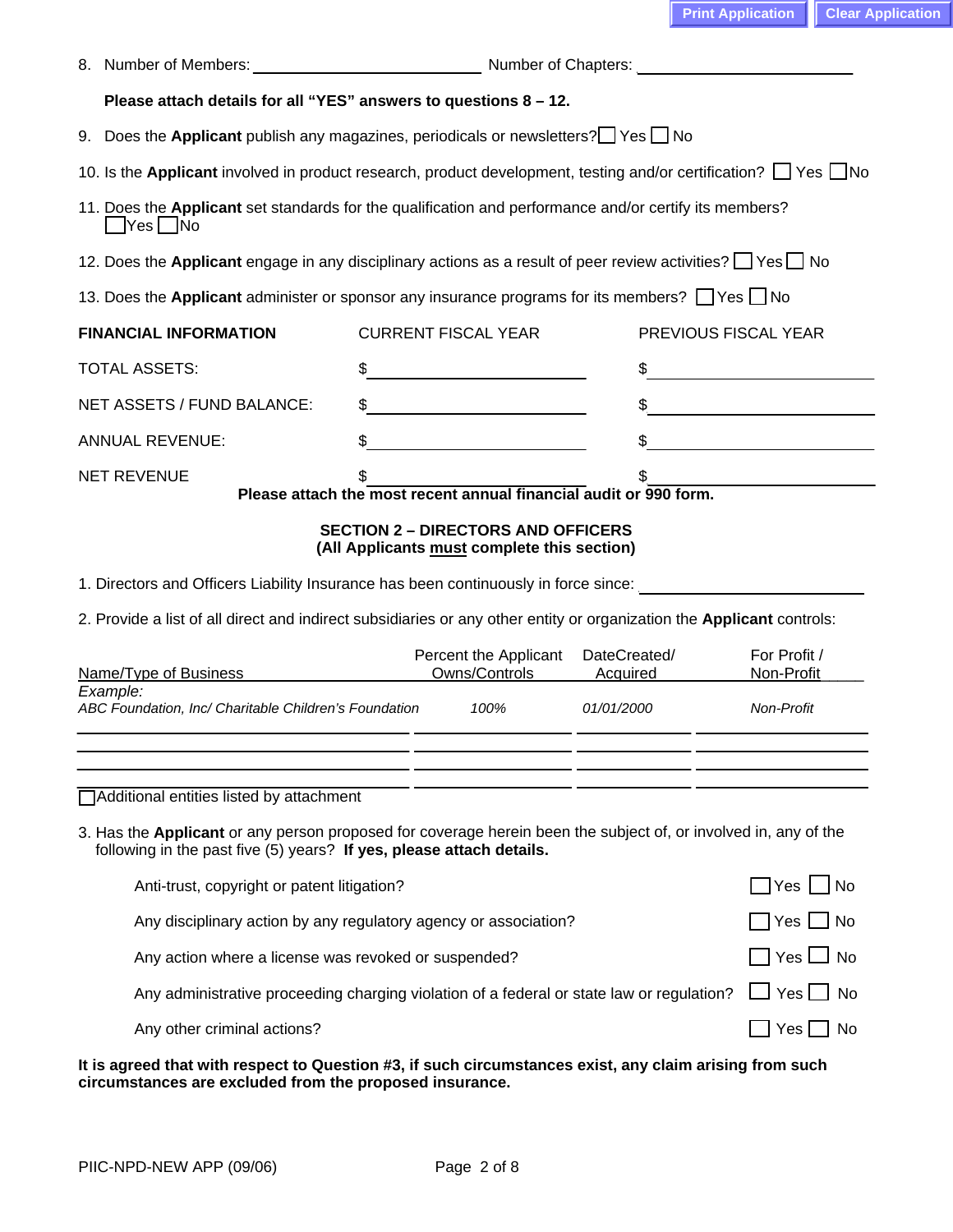| 4. In the past twenty-four (24) months or the next twelve (12) months, has the <b>Applicant</b> been, or anticipate being |  |  |  |
|---------------------------------------------------------------------------------------------------------------------------|--|--|--|
| involved in any of the following?                                                                                         |  |  |  |

Mergers, acquisitions or consolidation with another entity? If yes, please attach details.  $\Box$  Yes  $\Box$  No

Changes in the board of directors or senior management (other than death or retirement)? Yes No If yes,  **please attach details.** 

5. Does the **Applicant** direct or request any individual to serve as director, officer, governor or trustee of any other entity? **Wes No If yes, please attach details.** 

# **SECTION 3 – EMPLOYMENT PRACTICES**  (**Complete this section only if Employment Practices Liability coverage is desired.)**

- 1. Employment Practices Liability Insurance has been continuously in force since: \_\_\_\_\_\_\_\_\_\_\_\_\_\_\_\_\_\_\_\_\_\_\_\_\_\_\_
- 2. Please provide the following employee count information:  **U.S. based employees/volunteers: Currently One Year Ago Two Years Ago**  Full Time employees: Part Time employees: Temporary employees: \_\_\_\_\_ \_\_\_\_\_ Volunteers: \_\_\_\_\_ \_\_\_\_\_ Non U.S. based employees/volunteers: **TOTAL SUM OF ABOVE: \_\_\_\_\_\_\_\_\_\_\_ \_\_\_\_\_\_ \_\_\_\_\_\_\_**
- 3. How many employees have been terminated or demoted in the past twelve (12) months? Voluntary: \_\_\_\_\_\_\_\_\_\_\_\_\_\_ Involuntary: \_\_\_\_\_\_\_\_\_\_\_\_\_\_\_ Laid Off: \_\_\_\_\_\_\_\_\_\_\_\_\_\_\_ Demoted: \_\_\_\_\_\_\_\_\_\_
- 4. Is any reduction of employees or change of status anticipated in the next year? Voluntary: \_\_\_\_\_\_\_\_\_\_\_\_\_\_ Involuntary: \_\_\_\_\_\_\_\_\_\_\_\_\_\_\_\_ Layoffs: \_\_\_\_\_\_\_\_\_\_\_\_\_\_\_ Demotions:
- 5. Does the **Applicant** have an employment handbook?  $\Box$  Yes No
- 
- Frank School of the **Applicant** use an employment application for every potential employee?<br>
The School of the **Applicant** have an "At Will" provision in the employment application or handbook?<br> **Exact School of the Applic** 7. Does the **Applicant** have an "At Will" provision in the employment application or handbook?  $\Box$  Yes 8. Has the **Applicant** implemented an anti-sexual harassment policy?
- 8. Has the **Applicant** implemented an anti-sexual harassment policy?  $\Box$  Yes No
- 9. Has the Applicant implemented an anti-discrimination policy?  $\Box$  Yes No
- 10. Does the **Applicant** use outside employment counsel for employment advise? <br>
Thes No

#### **SECTION 4 – FIDUCIARY LIABILITY (Complete this section only if Fiduciary liability coverage is desired.)**

1. Fiduciary Liability Insurance has been continuously in force since:

2. List all plans for which coverage is requested (use attachment if necessary):

| Plan Name                                         | Year<br>Established | Assets/<br>Contributions |              | Type* Participants | Administrator |
|---------------------------------------------------|---------------------|--------------------------|--------------|--------------------|---------------|
| Example:<br>The ABC Children Corp 401K Plan<br>a) | 2000                | \$1,000,00               | $\mathbf{2}$ | 75                 | self          |
| b)                                                |                     |                          |              |                    |               |
| $\mathsf{c})$                                     |                     |                          |              |                    |               |
| d)                                                |                     |                          |              |                    |               |

**\* 1=Employee Welfare Benefit Plan (as defined by ERISA), 2= Defined Contribution Plan (as defined by ERISA), 3= Defined Benefit Plan (as defined by ERISA), 4=Other. If Type is 3 or 4 a Fiduciary Liability Supplemental Application must be completed.** 

**Please attach a separate page or use the additional information page provided at the end of the application.**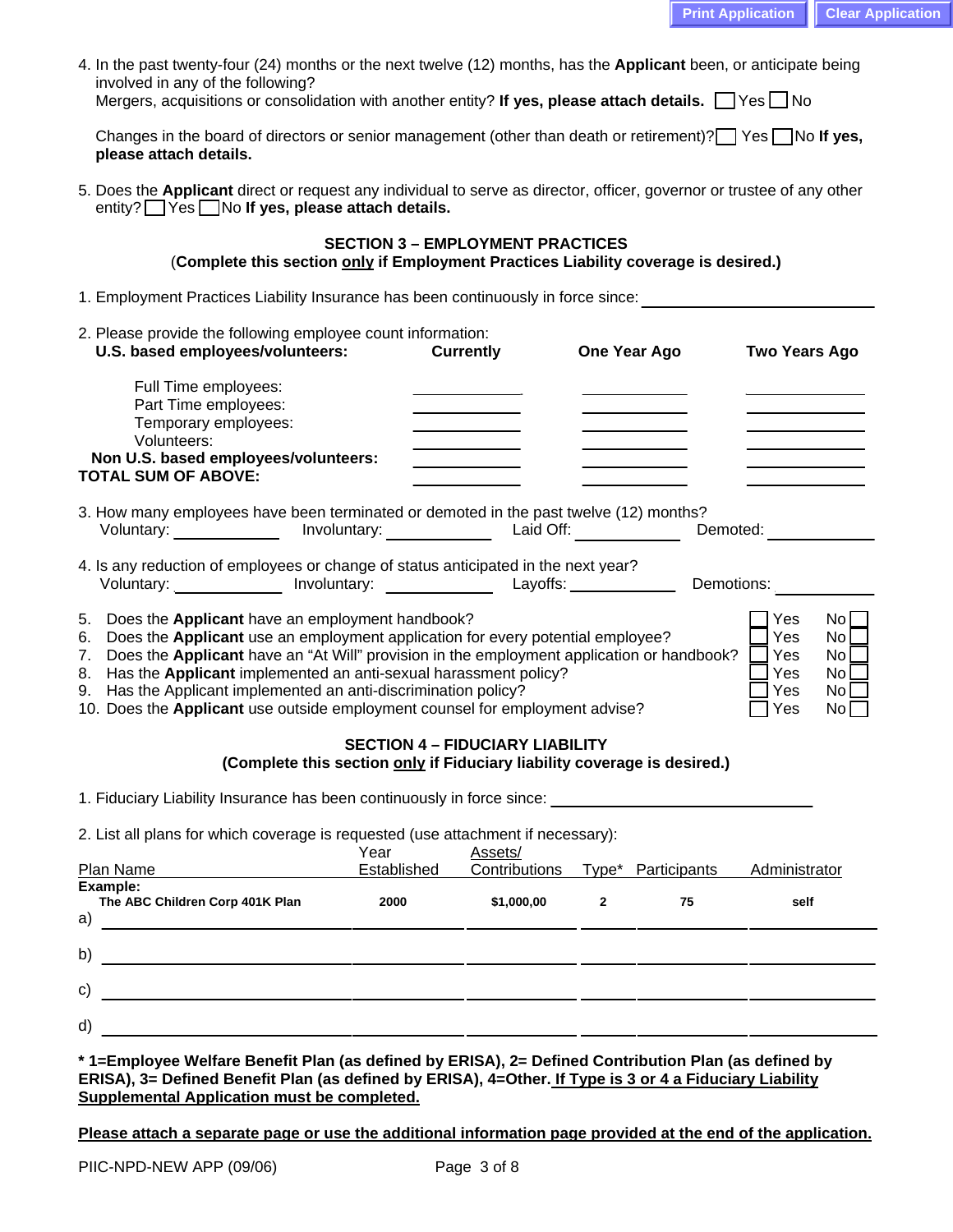- 3. Does any plan(s) employ the investment, trustee, actuarial, legal, administrative, custodial or benefits consulting services of any outside provider? **Yes** No **If yes, please attach details.**
- 4. Has termination been requested or contemplated for any plan?  $\Box$  Yes  $\Box$  No
- 5. Has any amendment to any plan been made or contemplated within the past two (2) years, or is any amendment now contemplated, which has resulted or might result in any reduction of benefits including, but not limited to, an increase in participants' portion of cost? **No image Interate attach details. If there has been any**  $\blacksquare$  Yes  $\blacksquare$  No If yes, please attach details. If there has been any  **amendment(s), please attach copies.**
- 6. Has any plan been spun-off (sold), transferred or terminated? **Solut Yes No If yes, please attach details.**
- 7. Are there or have there been within the last three (3) years any known or alleged violations of ERISA or any similar statutory or common law (including applicable amendments, rules and regulations) of the United States, Canada or any state or other jurisdiction to which a plan is subject?  $\Box$  Yes  $\Box$  No **If yes, please attach details.**
- 8. Does the **Applicant** have any information to suggest or indicate that any of the plans it sponsors may be under governmental or regulatory investigation with regard to the applicable plan's funding, administration or investment strategies? Yes No If yes, please attach details.
- 9. Is Form 5500 filed on an annual basis for each plan?  $\Box$  Yes  $\Box$  No If yes, provide a copy of the most recent  **5500; If no, please attach details.**

#### **SECTION 5 – WORKPLACE VIOLENCE**

**(Complete this section only if Workplace Violence coverage is desired.)** 

# **Please attach a copy of your employee and customer complaint/grievance procedures.**

| 1. Workplace Violence Insurance has been continuously in force since:                |                      |
|--------------------------------------------------------------------------------------|----------------------|
| 2. The Applicant's total number of work locations:                                   |                      |
| 3. The Applicant's total number of employees:<br>4. Does the Applicant:              |                      |
| have an employee assistance program?                                                 | $\Box$ Yes $\Box$ No |
| have a progressive disciplinary policy?                                              | $\Box$ Yes $\Box$ No |
| have an employee complaint/grievance resolution procedure?                           | $\Box$ Yes $\Box$ No |
| have a written policy on workplace violence that is circulated to all employees?     | $\Box$ Yes $\Box$ No |
| train employees to recognize, report, and respond to potentially hostile situations? | $\Box$ Yes $\Box$ No |
| have a process for performing background checks for all potential employees?         | Yes INo              |
|                                                                                      |                      |

- 5. In the past twelve (12) months, has the **Applicant** been involved with any layoffs, staff reductions, or facility closings? Yes No If yes, please attach details.
- 6. In the next twelve (12) months, does the **Applicant** contemplate any layoffs, staff reductions, or facility closings? Yes No **If yes, please attach details.**
- 7. Has the **Applicant** or any person proposed for coverage herein been the subject of, or involved in, any incidents of workplace violence in the last five years? **The State of yes, please attach details.**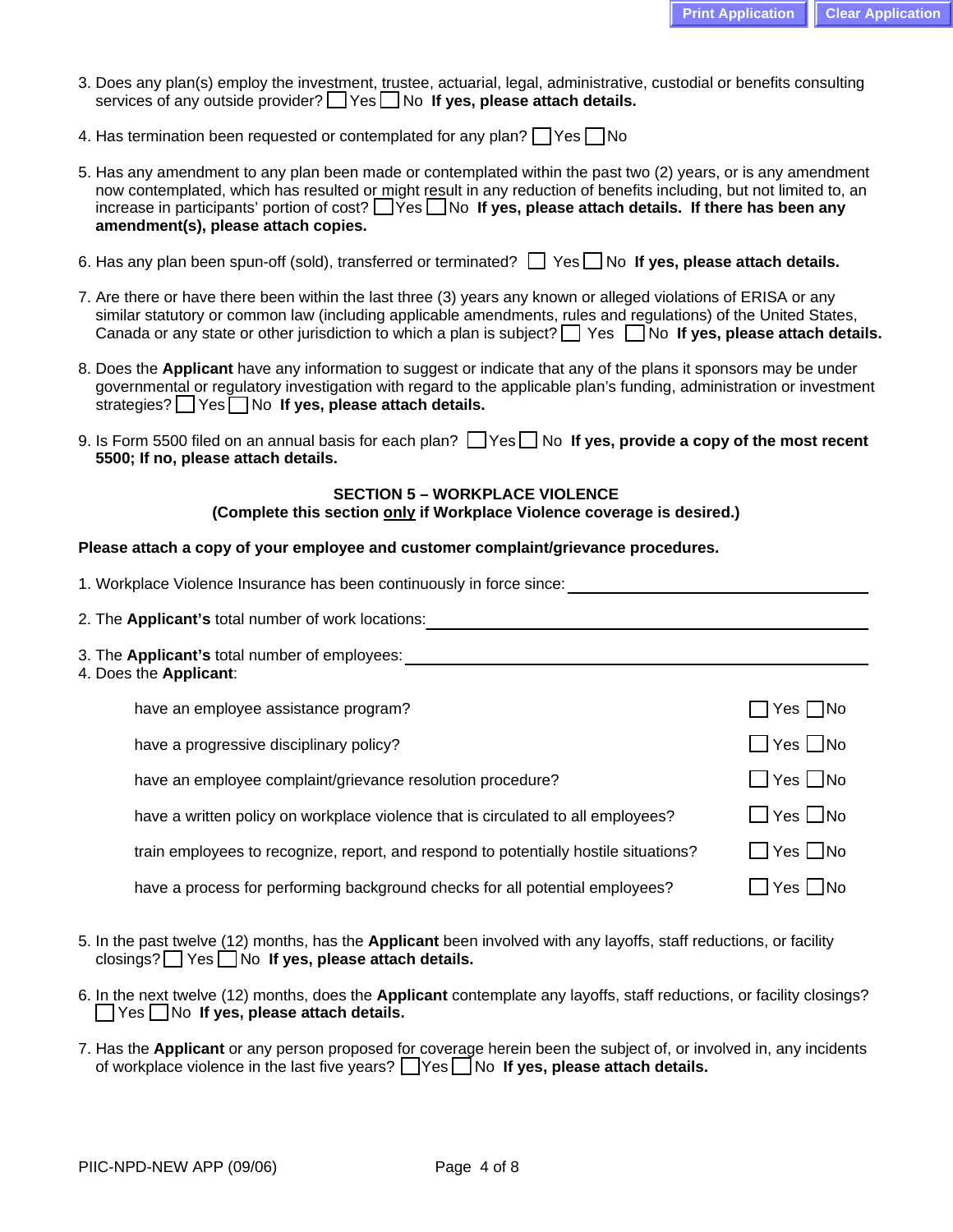# **SECTION 6 – INTERNET LIABILITY (Complete this section only if Internet Liability coverage is desired.)**

- 1. Internet Liability Insurance has been continuously in force since:
- 2. Please identify the internet site(s) for which coverage is sought, the date each site first went on-line, and (if known) the average number of page views per month:

| Internet site address                                                              |                                                                                                                                                              | Date on-line | Average page views per month |  |  |  |
|------------------------------------------------------------------------------------|--------------------------------------------------------------------------------------------------------------------------------------------------------------|--------------|------------------------------|--|--|--|
|                                                                                    |                                                                                                                                                              |              |                              |  |  |  |
|                                                                                    | 3. Does the Applicant conduct transactions (e-commerce) on the site or is the site informative only?                                                         |              |                              |  |  |  |
|                                                                                    | Transactional / E-commerce (Please complete questions 4, 5 & 6)<br>Informational Only (Please go to question 6)<br>Both (Please complete questions 4, 5,& 6) |              |                              |  |  |  |
|                                                                                    | 4. The <b>Applicant's</b> projected annual gross revenues from the internet site: \$                                                                         |              |                              |  |  |  |
| 5. Please describe the type and purpose of the transactions performed on the site: |                                                                                                                                                              |              |                              |  |  |  |
|                                                                                    |                                                                                                                                                              |              |                              |  |  |  |
|                                                                                    | 6. What percentage of monthly page views on the <b>Applicant's</b> internet site originates outside the U.S. and<br>Canada?<br>$\%$                          |              |                              |  |  |  |
| <b>SECTION 7 - GENERAL SUMMARY</b><br>(All Applicants must complete this section.) |                                                                                                                                                              |              |                              |  |  |  |

- 1. Has the **Applicant** given written notice under the provisions of any prior policies providing similar insurance or claims, or of specific facts or circumstances which might give rise to a claim being made against any person or entity applying for this insurance?  $\Box$  Yes  $\Box$  No If yes, complete a Claim Supplemental for each incident.
- 2. No person applying for this coverage is aware of any facts or circumstances which he or she has reason to suppose might give rise to a future claim that would fall within the scope of any of the proposed coverages for which the **Applicant** has applied, except: None  $\Box$  or as noted below:

3. Current Coverage

| <b>COVERAGES</b>          | <b>Insurance Company</b> | Limit of Liability | Deductible | <b>Policy Effective Dates</b> | Premium |
|---------------------------|--------------------------|--------------------|------------|-------------------------------|---------|
| D&O                       |                          |                    |            |                               |         |
| <b>EPLI</b>               |                          |                    |            |                               |         |
| Fiduciary                 |                          | œ                  |            |                               |         |
| Workplace                 |                          | ጥ<br>D             | Φ          |                               |         |
| Violence                  |                          |                    |            |                               |         |
| <b>Internet Liability</b> |                          |                    |            |                               |         |
| <b>General Liability</b>  |                          | æ                  |            |                               |         |
| Professional              |                          | \$                 | Φ          |                               |         |
| Liability                 |                          |                    |            |                               |         |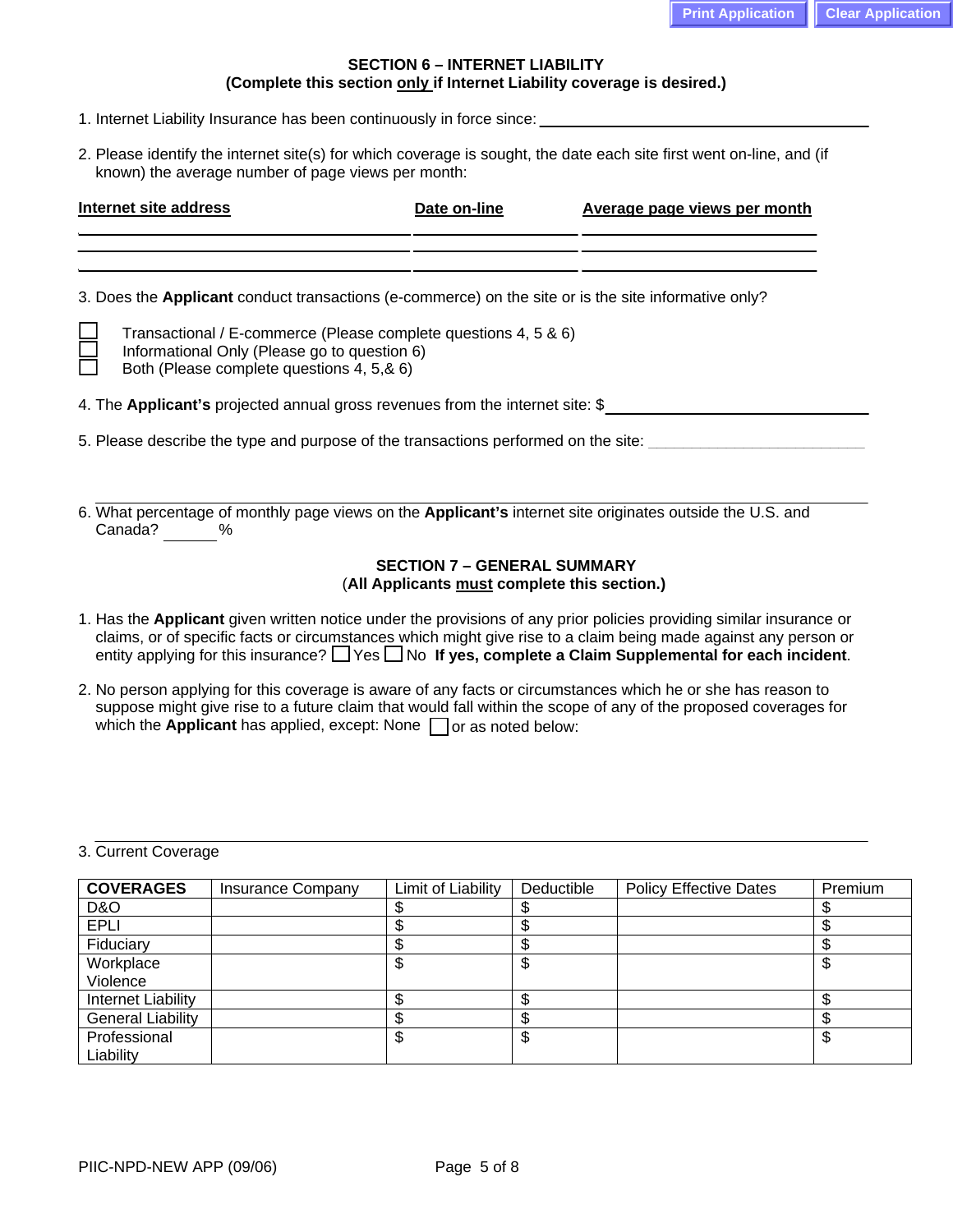4. With respect to the above coverage, has any Underwriter refused, canceled or non-renewed coverage? **(Not Applicable in Missouri)**  $\bigcap$  Yes  $\bigcap$  No If yes, provide details.

## Material Change

If there is any material change to the answers of this Application's questions prior to the policy inception date, the **Applicant** must notify the Underwriter in writing. Any outstanding quotation may be modified or withdrawn.

#### False Information

**WARNING:** ANY PERSON WHO KNOWINGLY AND WITH INTENT TO DEFRAUD ANY INSURANCE COMPANY OR OTHER PERSON FILES AN APPLICATION FOR INSURANCE OR STATEMENT OF CLAIM CONTAINING ANY MATERIALLY FALSE INFORMATION OR CONCEALS FOR THE PURPOSE OF MISLEADING, INFORMATION CONCERNING ANY FACT MATERIAL THERETO COMMITS A FRAUDULENT INSURANCE ACT, WHICH IS A CRIME AND SUBJECTS SUCH PERSON TO CRIMINAL AND CIVIL PENALTIES**.** 

**NOTICE TO NEW YORK APPLICANTS**: ANY PERSON WHO KNOWINGLY AND WITH INTENT TO DEFRAUD ANY INSURANCE COMPANY OR OTHER PERSON FILES AN APPLICATION FOR INSURANCE OR STATEMENT OF CLAIM CONTAINING ANY MATERIALLY FALSE INFORMATION, OR CONCEALS FOR THE PURPOSE OF MISLEADING, INFORMATION CONCERNING ANY FACT MATERIAL THERETO, COMMITS A FRAUDULENT INSURANCE ACT, WHICH IS A CRIME AND SHALL ALSO BE SUBJECT TO A CIVIL PENALTY NOT TO EXCEED FIVE THOUSAND DOLLARS AND THE STATED VALUE OF THE CLAIM FOR EACH SUCH VIOLATION.

**NOTICE TO KENTUCKY APPLICANTS**: ANY PERSON WHO KNOWINGLY AND WITH INTENT TO DEFRAUD ANY INSURANCE COMPANY OR OTHER PERSON FILES AN APPLICATION FOR INSURANCE CONTAINING ANY FALSE INFORMATION, OR CONCEALS FOR THE PURPOSE OF MISLEADING, INFORMATION CONCERNING ANY FACT MATERIAL THERETO, COMMITS A FRAUDULENT INSURANCE ACT WHICH IS A CRIME.

**NOTICE TO MINNESOTA AND OHIO APPLICANTS**: ANY PERSON WHO, WITH INTENT TO DEFRAUD OR KNOWING THAT HE/SHE IS FACILITATING A FRAUD AGAINST AN INSURER, SUBMITS AN APPLICATION OR FILES A CLAIM CONTAINING A FALSE OR DECEPTIVE STATEMENT IS GUILTY OF INSURANCE FRAUD, WHICH IS A CRIME.

**NOTICE TO OKLAHOMA APPLICANTS**: ANY PERSON WHO KNOWINGLY AND WITH INTENT TO INJURE, DEFRAUD OR DECEIVE ANY INSURER, MAKE ANY CLAIM FOR THE PROCEEDS OF AN INSURANCE POLICY CONTAINING ANY FALSE, INCOMPLETE OR MISLEADING INFORMATION IS GUILTY OF A FELONY.

**NOTICE TO PENNSYLVANIA APPLICANTS**: ANY PERSON WHO KNOWINGLY AND WITH INTENT TO DEFRAUD ANY INSURANCE COMPANY OR OTHER PERSON FILES AN APPLICATION FOR INSURANCE OR STATEMENT OF CLAIM CONTAINING ANY MATERIALLY FALSE INFORMATION OR CONCEALS FOR THE PURPOSE OF MISLEADING INFORMATION CONCERNING ANY FACT MATERIAL THERETO COMMITS A FRAUDULENT INSURANCE ACT WHICH IS A CRIME AND SUBJECTS SUCH PERSON TO CRIMINAL AND CIVIL PENALTIES.

**NOTICE TO FLORIDA APPLICANTS**: ANY PERSON WHO, KNOWINGLY AND WITH INTENT TO INJURE, DEFRAUD, OR DECEIVE ANY EMPLOYER OR EMPLOYEE, INSURANCE COMPANY, OR SELF-INSURED PROGRAM, FILES A STATEMENT OF CLAIM CONTAINING ANY FALSE OR MISLEADING INFORMATION IS GUILTY OF A FELONY OF THE THIRD DEGREE.

**NOTICE TO NEW JERSEY APPLICANTS**: ANY PERSON WHO INCLUDES ANY FALSE OR MISLEADING INFORMATION ON AN APPLICATION FOR AN INSURANCE POLICY IS SUBJECT TO CRIMINAL AND CIVIL PENALTIES.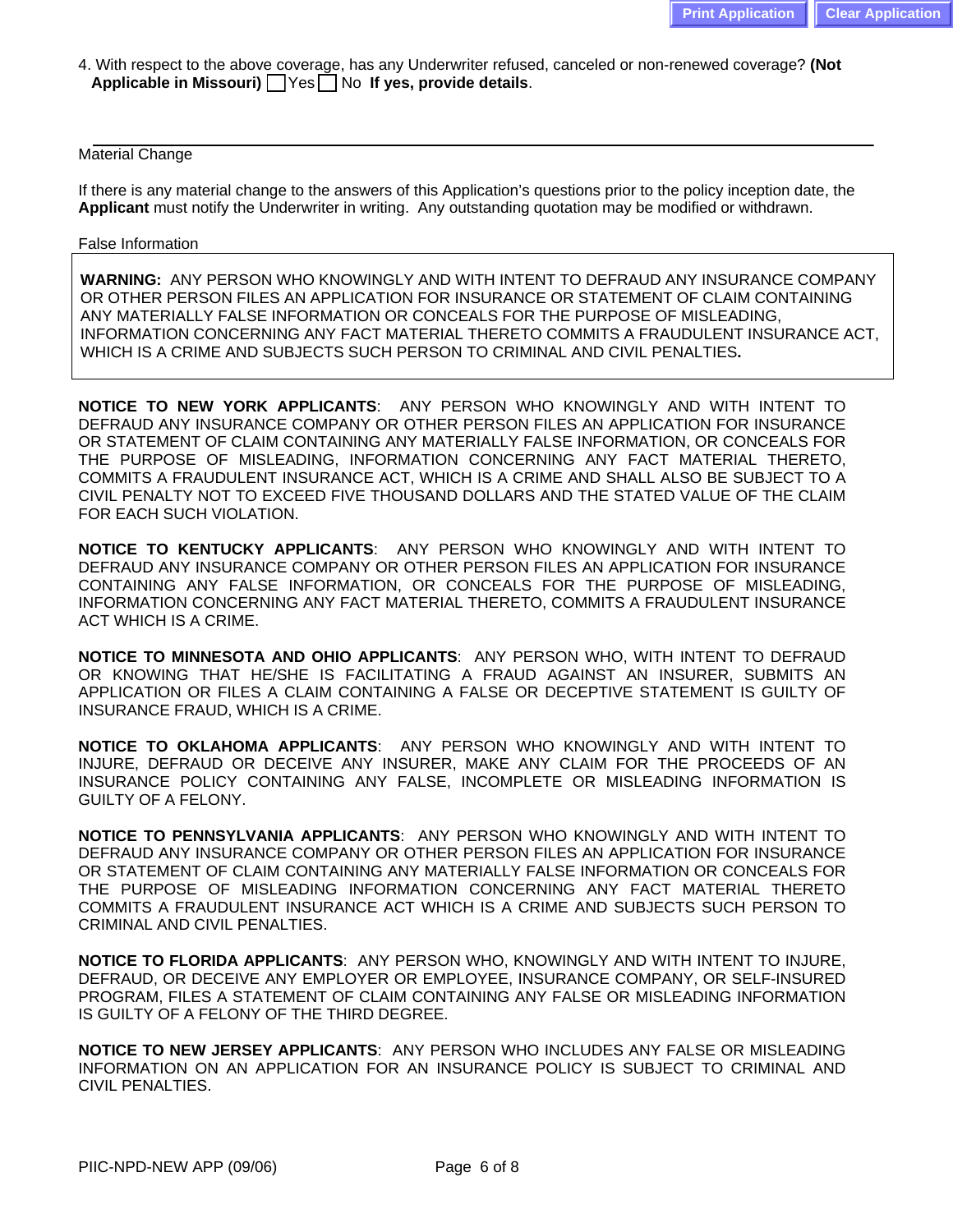**NOTICE TO DISTRICT OF COLUMBIA, MAINE AND VIRGINIA APPLICANTS:** IT IS A CRIME TO KNOWINGLY PROVIDE FALSE, INCOMPLETE OR MISLEADING INFORMATION TO AN INSURANCE COMPANY FOR THE PURPOSE OF DEFRAUDING THE COMPANY. PENALTIES MAY INCLUDE IMPRISONMENT, FINES, OR A DENIAL OF INSURANCE BENEFITS.

**NOTICE TO NEW MEXICO APPLICANTS:** ANY PERSON WHO KNOWINGLY PRESENTS A FALSE OR FRAUDULENT CLAIM FOR PAYMENT OF A LOSS OR BENEFIT OR KNOWINGLY PRESENTS FALSE INFORMATION IN AN APPLICATION FOR INSURANCE IS GUILTY OF A CRIME AND MAY BE SUBJECT TO CIVIL FINES AND CRIMINAL PENALTIES.

**NOTICE TO MARYLAND APPLICANTS:** ANY PERSON WHO, WITH INTENT TO DEFRAUD OR KNOWING THAT HE/SHE IS FACILITATING A FRAUD AGAINST AN INSURER, SUBMITS AN APPLICATION OR FILES A CLAIM CONTAINING A FALSE OR DECEPTIVE STATEMENT MAY BE GUILTY OF INSURANCE FRAUD.

**NOTICE TO OREGON AND TEXAS APPLICANTS:** ANY PERSON WHO MAKES AN INTENTIONAL MISSTATEMENT THAT IS MATERIAL TO THE RISK MAY BE FOUND GUILTY OF INSURANCE FRAUD BY A COURT OF LAW.

**NOTICE TO TENNESSEE APPLICANTS:** IT IS A CRIME TO KNOWINGLY PROVIDE FALSE, INCOMPLETE OR MISLEADING INFORMATION TO AN INSURANCE COMPANY FOR THE PURPOSE OF DEFRAUDING THE COMPANY. PENALTIES INCLUDE IMPRISONMENT, FINES AND DENIAL OF INSURANCE BENEFITS.

#### **Signature**

The Undersigned warrants that to the best of his/her knowledge and belief the statements set forth herein are true. The Undersigned further declares that any occurrence or event that takes place prior to the effective date of the insurance applied for which may render inaccurate, untrue, or incomplete any statement made will immediately be reported in writing to the Underwriter. The Underwriter may withdraw or modify any outstanding quotations and/or authorization or agreement to bind the insurance. The Underwriter is hereby authorized to make any investigation and inquiry in connection with the information, statements and disclosures provided in this Application. The signing of this Application does not bind the Undersigned to purchase the insurance, nor does the review of this Application bind the insurance company to issue a policy. It is agreed that this Application shall be the basis of the contract should a policy be issued. This Application will be attached and become a part of the policy.

#### Name (Please Print) **Title (INUST BE SIGNED BY THE PRESIDENT, CHAIRMAN OR EXECUTIVE DIRECTOR)**

Signature Date **Date** 

\_\_\_\_\_\_\_\_\_\_\_\_\_\_\_\_\_\_\_\_\_\_\_\_\_\_\_\_\_\_\_\_\_\_\_\_\_\_\_\_\_\_ \_\_\_\_\_\_\_\_\_\_\_\_\_\_\_\_\_\_\_\_\_\_\_\_\_\_\_\_\_\_\_\_\_\_\_\_\_\_\_\_\_\_\_\_\_

\_\_\_\_\_\_\_\_\_\_\_\_\_\_\_\_\_\_\_\_\_\_\_\_\_\_\_\_\_\_\_\_\_\_\_\_\_\_\_\_\_\_ \_\_\_\_\_\_\_\_\_\_\_\_\_\_\_\_\_\_\_\_\_\_\_\_\_\_\_\_\_\_\_\_\_\_\_\_\_\_\_\_\_\_\_\_\_

The above signed warrants that he/she is authorized and has the power to complete and execute this Application, including the Warranty Statement on behalf of the **Applicant** and their respective Directors, Officers or other insured persons.

Produced By: (Section to be completed by Agent/Broker)

| Agent:                        | Agency:           |  |
|-------------------------------|-------------------|--|
| Agency Taxpayer ID or SS No.: | Agent License No: |  |

Address (Street, City, State, Zip) :